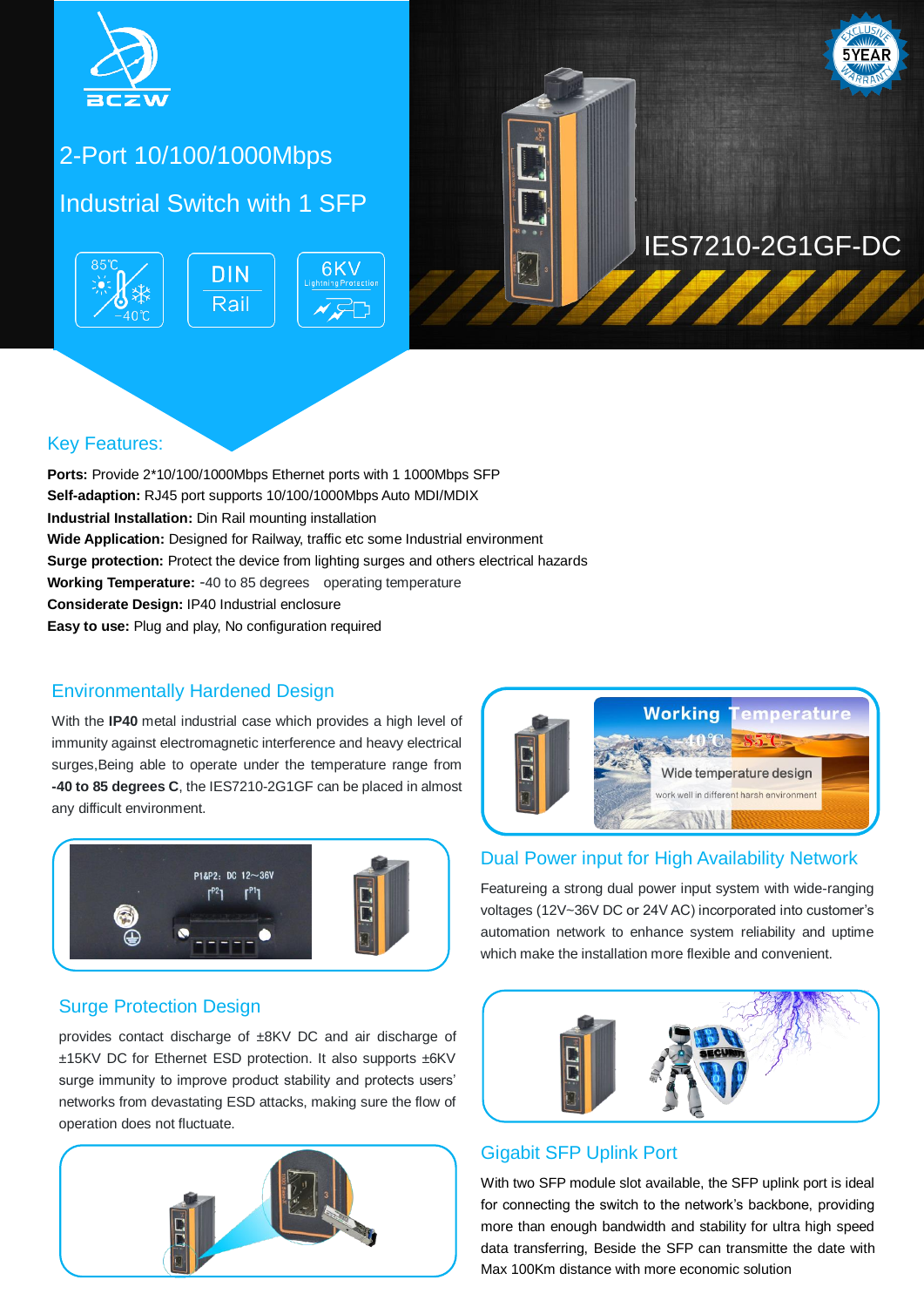### IES7210-2G1GF-DC

# 2-Port 10/100/1000Mbps Industrial Switch with 1 SFP

### Technical Datasheet

| <b>Model</b>                   | <b>IES7210-2G1GF-DC</b>                                                                                                                                                                                                                                                                                                                                                                                                                                                                            |          |  |
|--------------------------------|----------------------------------------------------------------------------------------------------------------------------------------------------------------------------------------------------------------------------------------------------------------------------------------------------------------------------------------------------------------------------------------------------------------------------------------------------------------------------------------------------|----------|--|
| <b>Hardware Specifications</b> |                                                                                                                                                                                                                                                                                                                                                                                                                                                                                                    |          |  |
| ports                          | 2 10/100/1000BASE-T RJ45 auto-MDI/MDI-X ports<br>1 1000Mbps SFP Slot                                                                                                                                                                                                                                                                                                                                                                                                                               |          |  |
| Connector                      | Removable 4-pin terminal block<br>Pin 1/2 for Power 1; Pin 3/4 for Power 2                                                                                                                                                                                                                                                                                                                                                                                                                         |          |  |
| <b>LED Display</b>             | Power Indicator: PWR(green). Network Indicator: Link(yellow) SFP: Green                                                                                                                                                                                                                                                                                                                                                                                                                            |          |  |
| Power requirements             | 12~36V DC                                                                                                                                                                                                                                                                                                                                                                                                                                                                                          |          |  |
| Power Consumption              | Less than 2Watts                                                                                                                                                                                                                                                                                                                                                                                                                                                                                   |          |  |
| <b>Power Connector</b>         | Removable 4-pin terminal block, Pin 1/2 for Power 1; Pin 3/4 for Power 2                                                                                                                                                                                                                                                                                                                                                                                                                           |          |  |
| Installation                   | DIN-rail kit and wall-mount kit                                                                                                                                                                                                                                                                                                                                                                                                                                                                    |          |  |
| <b>Switch Performance</b>      | Backplane bandwidth                                                                                                                                                                                                                                                                                                                                                                                                                                                                                | 20Gbps   |  |
|                                | Packet forwarding rate                                                                                                                                                                                                                                                                                                                                                                                                                                                                             | 8.93Mpps |  |
|                                | MAC address                                                                                                                                                                                                                                                                                                                                                                                                                                                                                        | 4k       |  |
|                                | Back pressure for half duple. IEEE 802.3x pause frame for full duplex<br>Flow control                                                                                                                                                                                                                                                                                                                                                                                                              |          |  |
| Enclosure                      | IP40 Metal case                                                                                                                                                                                                                                                                                                                                                                                                                                                                                    |          |  |
| <b>ESD Protection</b>          | 6KV ESD                                                                                                                                                                                                                                                                                                                                                                                                                                                                                            |          |  |
| Dimension(W x D x H)           | 30 x 90 x 84mm (1.18in x 3.54in x 3.3in)                                                                                                                                                                                                                                                                                                                                                                                                                                                           |          |  |
| Weight                         | $0.2$ Kg                                                                                                                                                                                                                                                                                                                                                                                                                                                                                           |          |  |
| <b>Standards Conformance</b>   |                                                                                                                                                                                                                                                                                                                                                                                                                                                                                                    |          |  |
| Network standard               | IEEE 802.3 10Base-T<br>IEEE 802.3u 100Base-Tx<br>IEEE 802.3ab 1000Base-T<br>IEEE 802.3x Full-Duplex Flow Control<br>IEEE 802.3z 1000Base-X                                                                                                                                                                                                                                                                                                                                                         |          |  |
| <b>Stability Testing</b>       | FCC CFR47 Part 15, EN55022/CISPR22, Class A<br>EMS:<br>IEC61000-4-2 (ESD): ±8kV (contact), ±15kV (air)<br>IEC61000-4-3 (RS): 10V/m (80MHz-2GHz)<br>IEC61000-4-4 (EFT): Power Port: ±4kV; Data Port: ±2kV<br>IEC61000-4-5 (Surge): Power Port: ±2kV/DM, ±4kV/CM; Data Port: ±2kV<br>IEC61000-4-6 (CS): 3V (10kHz-150kHz); 10V (150kHz-80MHz)<br>IEC61000-4-16 (Common mode conduction): 30V (cont.), 300V (1s)<br>IEC 60068-2-32 (free fall)<br>IEC 60068-2-27 (shock)<br>IEC 60068-2-6 (vibration) |          |  |
| Environment                    |                                                                                                                                                                                                                                                                                                                                                                                                                                                                                                    |          |  |
| Environment specification      | Operating temperature: -40°C~85°C, operating humidity: 5%~95%                                                                                                                                                                                                                                                                                                                                                                                                                                      |          |  |
|                                | Storage temperature: -40°C~85°C, storage humidity: 5%~95%                                                                                                                                                                                                                                                                                                                                                                                                                                          |          |  |
| Warranty                       | 5 Years                                                                                                                                                                                                                                                                                                                                                                                                                                                                                            |          |  |